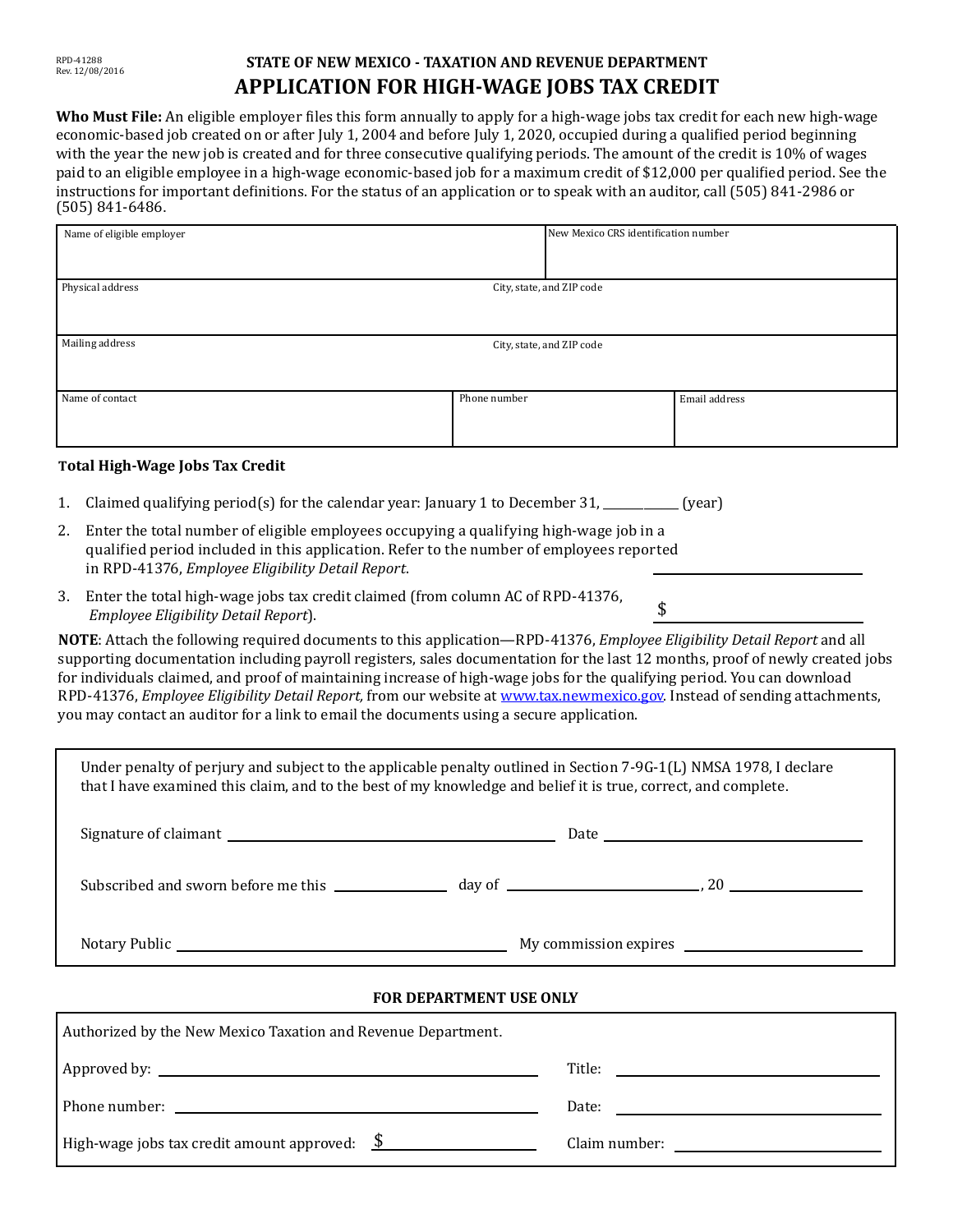# **STATE OF NEW MEXICO TAXATION AND REVENUE DEPARTMENT APPLICATION FOR HIGH-WAGE JOBS TAX CREDIT INSTRUCTIONS**

Page 1 of 6

#### **AMENDMENTS APPLICABLE TO APPLICATIONS FILED WITH TRD ON OR AFTER jANUARY 1, 2017**

Section 7-9G-1(L) NMSA 1978. Any person who willfully submits a false, incorrect, or fraudulent certification required pursuant to Section 7-9G-1(K) NMSA 1978 shall be subject to all applicable penalties under the Tax Administration Act, except that the amount on which the penalty is based shall be the total amount of credit requested on the application for approval.

The amended text adds several provisions to the statute. If the taxpayer ceases business operations in New Mexico while an application for credit approval is pending or after an application for credit is approved for any qualifying period for a new high-wage economic-based job, the Department shall not grant an additional high-wage jobs tax credit to that taxpayer, except as provided in Section 7-9G-1(O) NMSA 1978, and shall extinguish any amount of credit approved for that taxpayer not already claimed against the taxpayer's modified combined tax liability.

Section 7-9G-1(O) NMSA 1978 states a taxpayer that has received a high-wage jobs tax credit shall not submit a new application for a credit for a minimum of five calendar years from the closing date of the last qualifying period for which the taxpayer received the credit if the taxpayer:

(1) lost eligibility to claim a tax credit from a previous application pursuant to Section 7-9G-1(E) or (N) NMSA 1978, or

(2) reduces its total full-time employees in New Mexico by more than five percent after the date on which the last qualifying period on the taxpayer's previous application ends.

Section 7-1-68(D)(7) NMSA 1978. No interest will be paid on any high-wage jobs tax credit amount refunded (Section 7-1-68 NMSA 1978).

## **PURPOSE**

The purpose of the high-wage jobs tax credit is to provide an incentive for urban and rural businesses to create and fill new high-wage jobs in New Mexico.

The high-wage jobs tax credit may be claimed by an eligible employer for each new high-wage economic-based job performed for the year in which the new high-wage economic job is created and for the three consecutive qualifying periods. A taxpayer must apply for approval of the credit after the close of a qualifying period, *but not later than 12 months following the end of the calendar year in which the taxpayer's final qualifying period closes*.

#### **HOW TO APPLY**

Complete Form RPD-41288, *Application for High-Wage Jobs Tax Credit.* Then submit it to the Taxation and Revenue Department along with RPD-41376, *Employee Eligibility Detail Report* and all supporting documentation in electronic format—payroll registers, sales documentation for the last 12 months, proof of newly created jobs for the positions claimed, and proof of increase of high-wage jobs for the qualifying period. The High-Wage Jobs Tax Credit Form RPD-41376, *Employee Eligibility Detail Report,* is an Excel spreadsheet. The report's instructions begin on page 3 of these instructions.

**Important:** A taxpayer must apply for approval of the credit after the close of a qualifying period, *but not later than 12 months following the end of the calendar year in which the taxpayer's final qualifying period closes*.

On this application, answer the questions establishing that you retain the status of an eligible employer. The Department may approve the credit and issue to the applicant a document granting the tax credit. For status of the application, call (505) 841-2986 or (505) 841-6486.

#### **FORM INSTRUCTIONS**

- 1. Complete all information requested in the address block.
- 2. Line 1. Enter the year of the credit period.
- 3. Line 2. Enter the number of eligible employees occupying a qualifying high-wage job in the qualified period included in this application. Refer to the number of entries on Form RPD-41376, *Employee Eligibility Detail Report*.
- 4. Line 3. Enter the total high-wage jobs tax credit claimed from column AC of RPD-41376. A maximum credit of \$12,000 of wages and benefits paid for each high-wage job in each qualified period is allowed.

Make sure RPD-41288, *Application for High-Wage Jobs Tax Credit,* is signed and notarized. Mail this application along with RPD-41376, *Employee Eligibility Detail Report,* and all of the supporting documentation to: Taxation and Revenue Department, Director's Office, P. O. Box 8485, Albuquerque, NM 87198-8485. The Department will notify you when the application is approved. After approval, complete RPD-41290, *High-Wage Jobs Tax Credit Claim Form*, to claim the credit against the modified combined tax liability due. (See the **Modified combined tax liability** definition on page 3 of these instructions.) The Department will refund any excess credit.

#### **USING THE HIGH-WAGE JOBS TAX CREDIT**

When approved, the high-wage jobs tax credit may be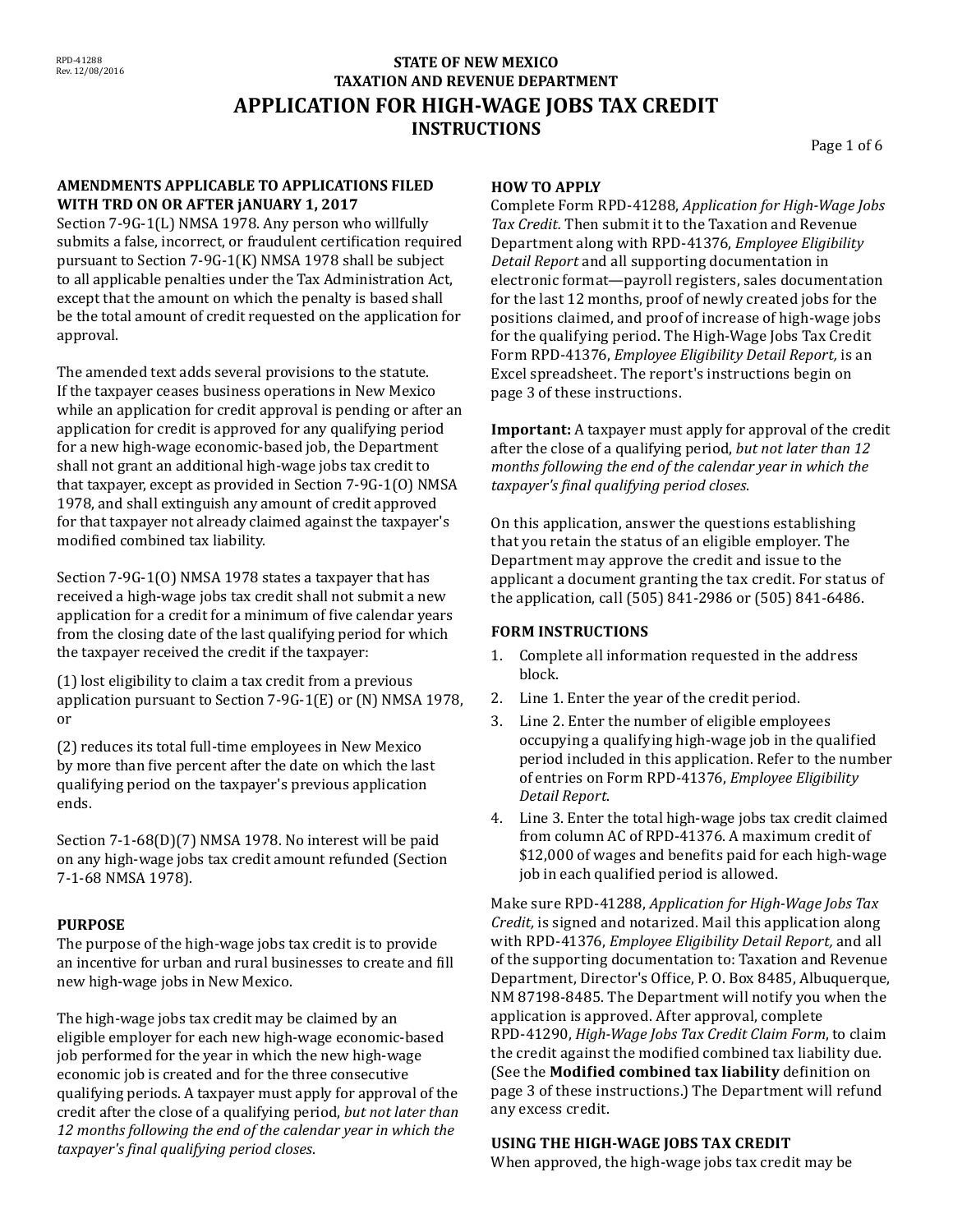# **STATE OF NEW MEXICO TAXATION AND REVENUE DEPARTMENT APPLICATION FOR HIGH-WAGE JOBS TAX CREDIT INSTRUCTIONS**

Page 2 of 6

applied against the modified combined tax liability of a taxpayer.

To claim approved credits against tax liabilities, submit RPD-41290, *High-Wage Jobs Tax Credit Claim Form,* with the tax or surcharge return to which you want to apply the credit. You may apply the credit against tax owed on Form CRS-1, less local option gross receipts taxes; RPD-41114, *Enhanced 911 Services Surcharge;* or RPD-41116, *Telecommunications Relay Service Surcharge*. When applying the credit to Form CRS-1, you must pay any gross receipts tax due over the state rate of 5.125%. The Department will refund any excess credit.

## **DEFINITIONS**

An **eligible employer** is an employer that:

a. sold and delivered more than fifty percent of its goods produced in New Mexico or non-retail services performed in New Mexico to persons outside New Mexico for use or resale outside New Mexico during the applicable qualifying period, provided that the fifty percent of those goods or services is measured by the eligible employer's gross receipts;

b. is receiving or is eligible to receive development training program assistance pursuant to Section 21-19-7 NMSA 1978 during the applicable qualifying period; and

c. whose principal business activities at the location in New Mexico for which the high-wage jobs tax credit is being claimed consist of manufacturing or performing non-retail services during the applicable qualifying period.

A **new high-wage economic-based job** means a job created in New Mexico by an eligible employer on or after July 1, 2004 and prior to July 1, 2020, that is occupied for at least 48 weeks of a qualifying period by an eligible employee who is paid wages calculated for the qualifying period to be at least:

#### **For a new high-wage economic-based job created prior to July 1, 2015:**

- a. \$40,000 if the job is performed or based in or within 10 miles of the external boundaries of a municipality with a population of 60,000 or more according to the most recent federal decennial census or in a class H county; and
- b. \$28,000 if the job is performed or based in a municipality with a population of less than 60,000 according to the most recent federal decennial census or in the unincorporated area, that is not within 10 miles of the external boundaries of a municipality with a population of 60,000 or more, of a county other than a class H county;

The qualified job must be occupied for at least 48 weeks during a qualifying period, and an eligible employee must be paid at least \$40,000 if the job is performed or based:

- in or within 10 miles of the external boundary of Albuquerque, Las Cruces, Rio Rancho, or the city of Santa Fe, or
- in the county of Los Alamos,

and \$28,000 if the job is performed or based anywhere else in the state.

#### **For a new high-wage economic-based job created on or after July 1, 2015:**

- a. \$60,000 if the job is performed or based in or within 10 miles of the external boundaries of a municipality with a population of 60,000 or more according to the most recent federal decennial census or in a class H county; and
- b. \$40,000 if the job is performed or based in a municipality with a population of less than 60,000 according to the most recent federal decennial census or in the unincorporated area, that is not within 10 miles of the external boundaries of a municipality with a population of 60,000 or more, of a county other than a class H county.

The qualified job must be occupied for at least 48 weeks during a qualifying period, and an eligible employee must be paid at least \$60,000 if the job is performed or based:

- • in or within 10 miles of the external boundary of Albuquerque, Las Cruces, Rio Rancho, or the city of Santa Fe, or
- in the county of Los Alamos,

and \$40,000 if the job is performed or based anywhere else in the state.

The high-wage jobs tax credit may be claimed by an eligible employer for each new high-wage economic-based job performed for the year in which the new high-wage economic-based job is created and for the three consecutive qualifying periods.

A new high-wage economic-based job shall not be eligible for a credit pursuant to this section for the initial qualifying period unless the eligible employer's total number of employees with threshold jobs on the last day of the initial qualifying period at the location at which the job is performed or based is at least one more than the number of threshold jobs on the day prior to the date the new high-wage economic-based job was created.

A new high-wage economic-based job shall not be eligible for a credit pursuant to this section for a consecutive qualifying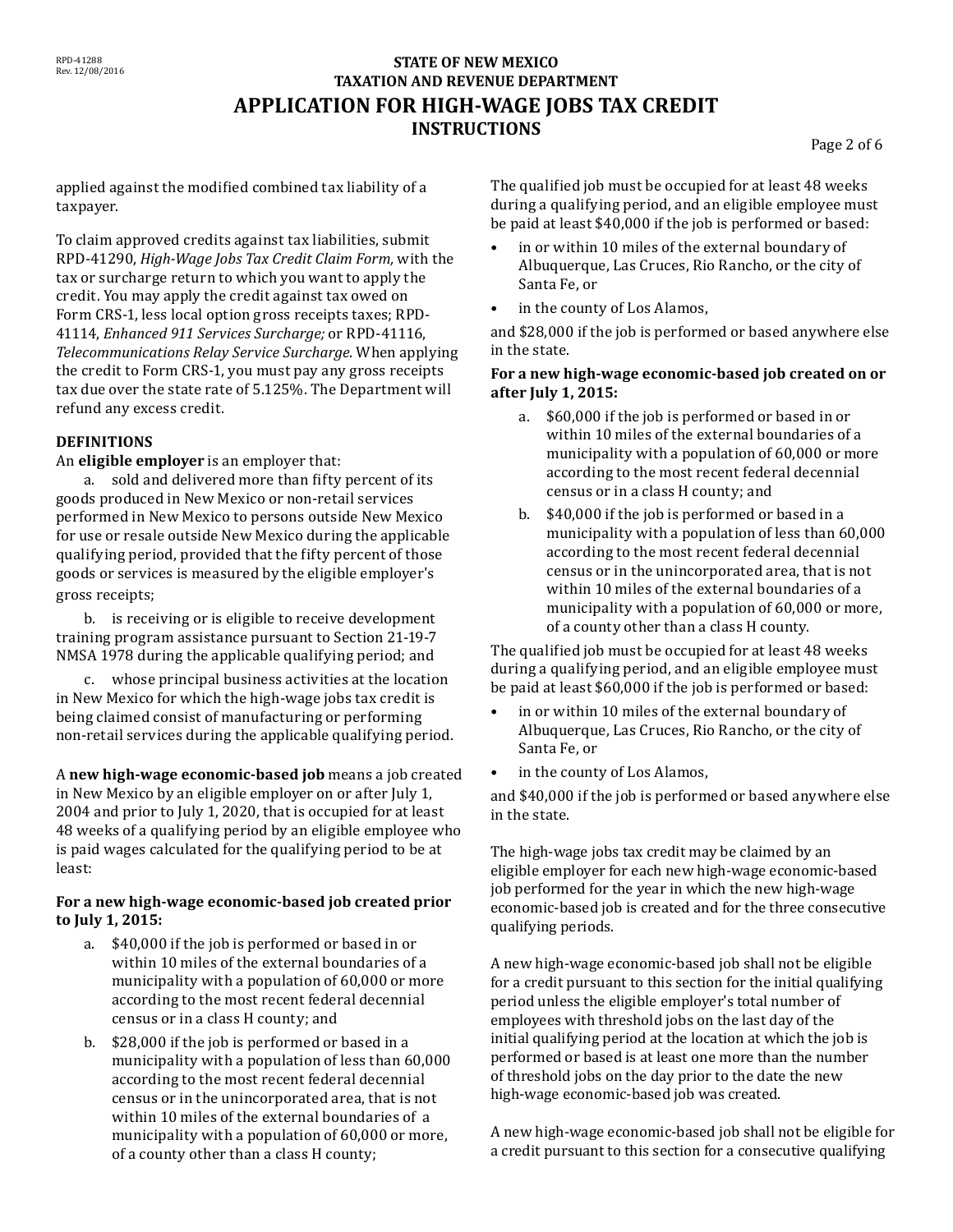# **STATE OF NEW MEXICO TAXATION AND REVENUE DEPARTMENT APPLICATION FOR HIGH-WAGE JOBS TAX CREDIT INSTRUCTIONS** Page 3 of 6

period unless the total number of threshold jobs at a location at which the job is performed or based on the last day of that qualifying period is greater than or equal to the number of threshold jobs at that same location on the last day of the initial qualifying period for the new high-wage economic-based job.

A new high-wage economic-based job shall not be eligible for a credit pursuant to this section if:

- 1. the new high-wage economic-based job is created due to a business merger or acquisition or other change in business organization;
- 2. the eligible employee was terminated from employment in New Mexico by another employer involved in the business merger or acquisition or other change in business organization with the taxpayer; and
- 3. the new high-wage economic-based job is performed by:
	- a. the person who performed the job or its functional equivalent prior to the business merger or acquisition or other change in business organization; or
	- b. a person replacing the person who performed the job or its functional equivalent prior to a business merger or acquisition or other change in business organization.

If, however, a new high-wage economic-based job was created by another employer and for which an application for the high-wage jobs tax credit was received and is under review by the Taxation and Revenue Department prior to the time of the business merger or acquisition or other change in business organization, the employer shall remain eligible for the high-wage jobs tax credit for the balance of the qualifying periods. The new employer that results from a business merger or acquisition or other change in business organization may only claim the high-wage jobs tax credit for the balance of the qualifying period for which the qualifying job is otherwise eligible.

A job shall not be eligible for a credit pursuant to this section if the job is created due to an eligible employer entering into a contract or becoming a subcontractor to a contract with a governmental entity that replaces one or more entities performing functionally equivalent services for the governmental entity unless the job is a new high-wage economic-based job that was not performed by an employee of the replaced entity.

**Eligible employee** means an individual who is employed in New Mexico by an eligible employer and who is a resident

of New Mexico. Eligible employee **does not** include an individual who:

a. bears any of the relationships described in Paragraph (1) through (8) of 26 U.S.C. Section 152(a) to the employer or if the employer is a corporation to an individual who owns, directly or indirectly, more than 50% in value of the outstanding stock of the corporation or, if the employer is an entity other than a corporation to an individual who owns, directly or indirectly, more than 50% of the capital and profits interest in the entity;

b. if the employer is an estate or trust; is a grantor, beneficiary, or fiduciary of the estate or trust; or is an individual who bears any of the relationships described in Paragraphs (1) through (8) of 26 U.S.C. Section 152(a) to a grantor, beneficiary, or fiduciary of the estate or trust;

c. is a dependent, as that term is described in 26 U.S.C. Section 152(a)(9), of the employer or if the taxpayer is a corporation of an individual who owns, directly or indirectly, more than 50% in value of the outstanding stock of the corporation, or if the employer is an entity other than a corporation, of an individual who owns, directly or indirectly, more than 50% of the capital and profits interest in the entity, or if the employer is an estate or trust of a grantor, beneficiary, or fiduciary of the estate or trust; or

d. is working or has worked as an employee or as an independent contractor for an entity that, directly or indirectly, owns stock in a corporation of the eligible employer or other interest of the eligible employer that represents 50% or more of the total voting power of that entity or has a value equal to 50% or more of the capital and profits interest in the entity.

**Resident** means a natural person whose domicile is in New Mexico at the time of hire or within 180 days of the date of hire.

**Domicile** means the sole place where an individual has a true, fixed, permanent home. It is the place where the individual has a voluntary, fixed habitation of self and family with the intention of making a permanent home.

**Qualifying period** means the 12 months beginning on the day an eligible employee begins working in a new high-wage economic-based job, or 12 months beginning on the anniversary of the day an eligible employee began working in a new high-wage economic-based job.

**Wages** means all compensation paid by an eligible employer to an eligible employee through the employer's payroll system, including those wages that the employee elects to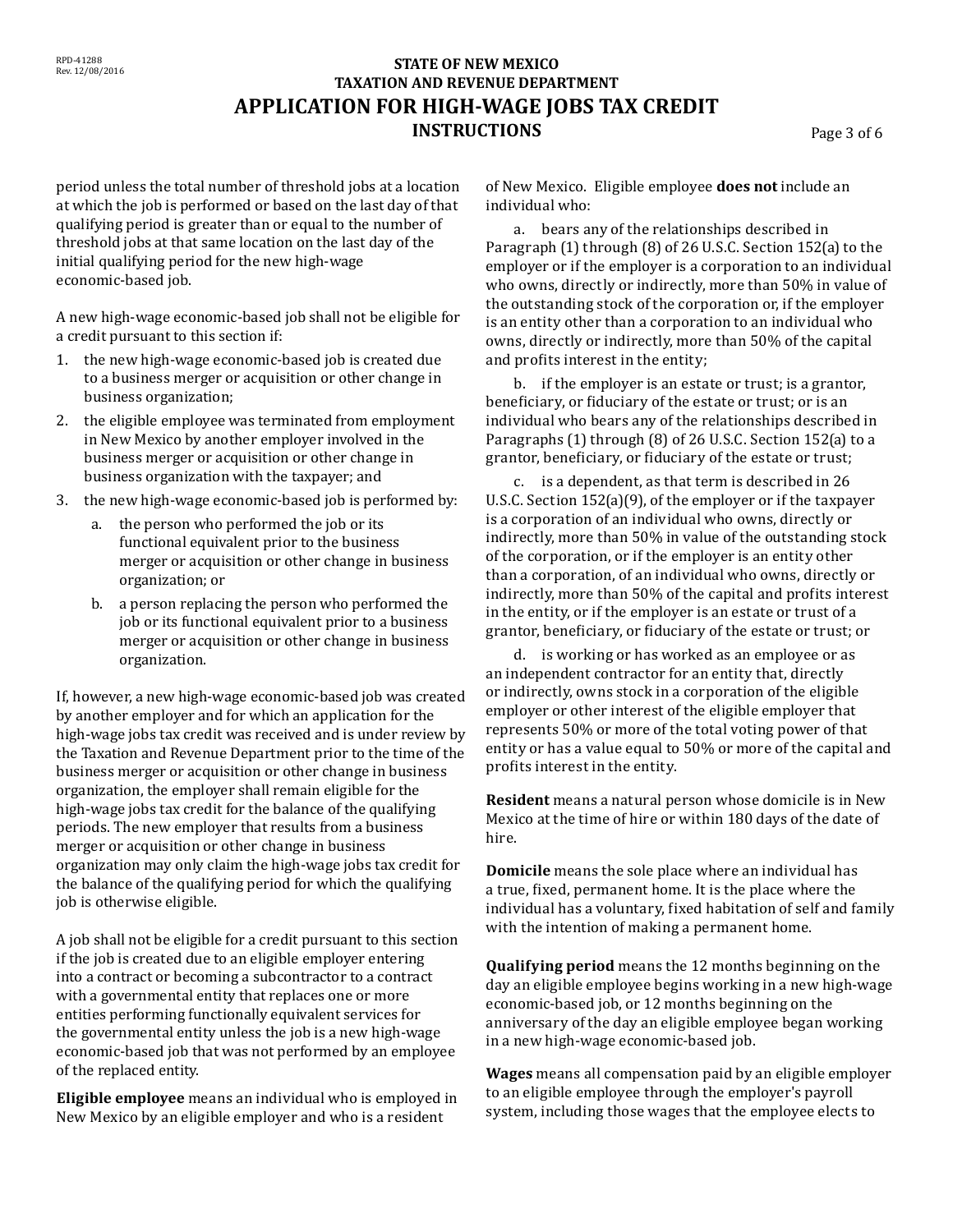## **STATE OF NEW MEXICO TAXATION AND REVENUE DEPARTMENT APPLICATION FOR HIGH-WAGE JOBS TAX CREDIT INSTRUCTIONS**

Page 4 of 6

defer or redirect or the employee's contribution to a 401(k) or cafeteria plan program, but wages does not include benefits or the employer's share of payroll taxes.

**Benefits** means all remuneration for work performed that is provided to an employee in whole or in part by the employer, other than wages, including insurance programs, health care, medical, dental and vision plans, life insurance, employer contributions to pensions, such as a 401(k), and employer-provided services such as childcare offered by an employer to the employee. Benefits does not include the employer's share of payroll taxes, social security, medicare contributions, federal or state unemployment insurance contributions, or workers' compensation.

**Modified combined tax liability** means the total liability for the reporting period for the gross receipts tax imposed by Section 7-9-4 NMSA 1978 together with any tax collected at the same time and in the same manner as the gross receipts tax, such as the compensating tax, the withholding tax, the interstate telecommunications gross receipts tax, and the surcharges imposed by Section 63-9D-5 NMSA 1978 and the surcharge imposed by Section 63-9F-11 NMSA 1978, minus the amount of any credit other than the high-wage jobs tax credit applied against any or all of these taxes or surcharges; but modified combined tax liability excludes all amounts collected with respect to local option gross receipts taxes.

**Certification for Job Training Incentive Program (JTIP)** 

**assistance.** If you are certified for JTIP assistance, you may also qualify as an eligible employer for purposes of the high-wage jobs tax credit. For information on becoming certified for JTIP assistance, visit the New Mexico Economic Development Department's web page, [www.gonm.biz, o](http://www.tax.newmexico.gov/)r call (800) 374-3061.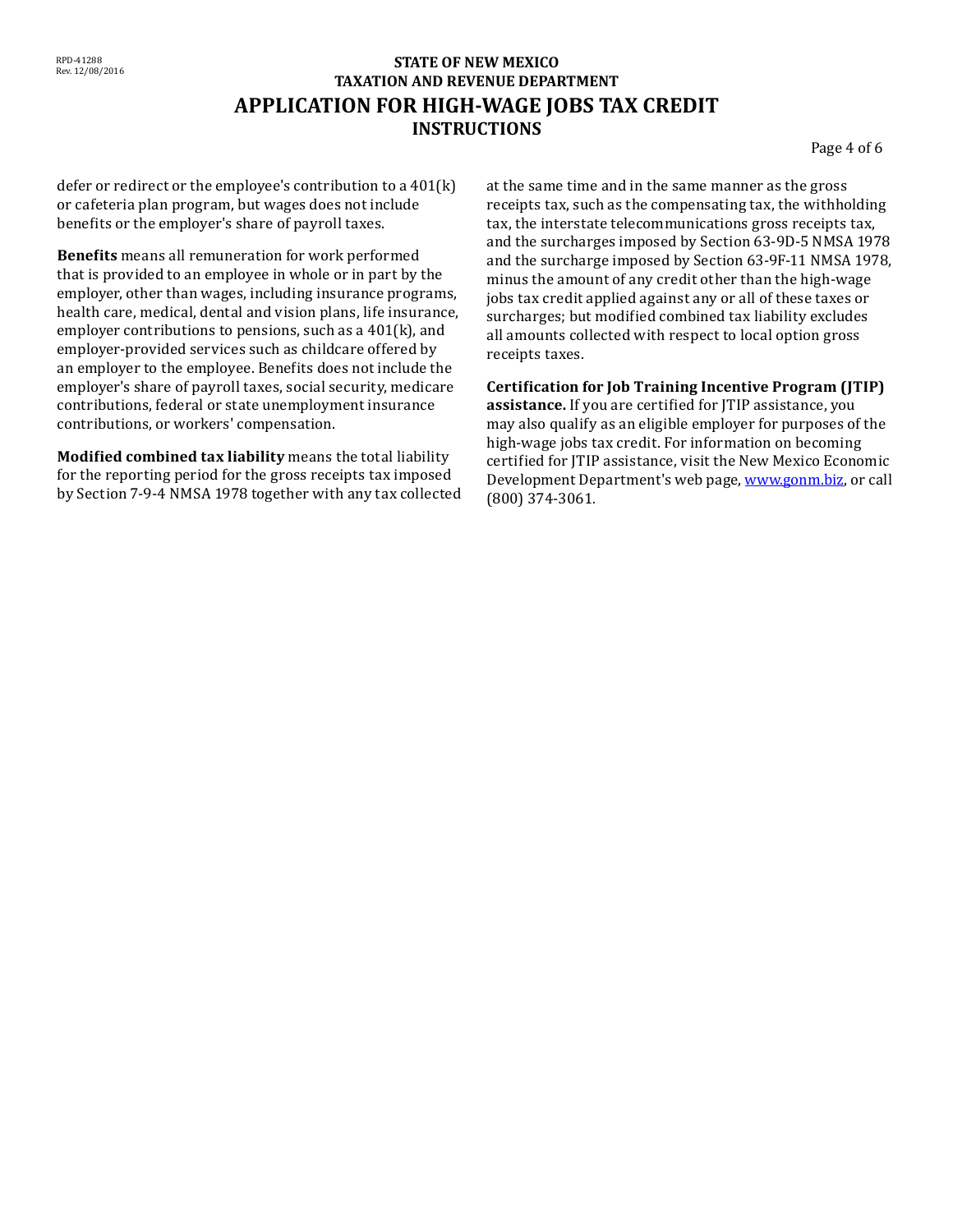# **STATE OF NEW MEXICO TAXATION AND REVENUE DEPARTMENT HIGH-WAGE JOBS TAX CREDIT RPD-41376, EMPLOYEE ELIGIBILITY DETAIL REPORT INSTRUCTIONS** Page 5 of 6

RPD-41376, *Employee Eligibility Detail Report,* must accompany your submission of RPD-41288, *Application for High-Wage Jobs Tax Credit*, to the New Mexico Taxation and Revenue Department. You can download RPD-41376, *Employee Eligibility Detail Report,* from our website at [www.](http://www.tax.newmexico.gov/) [tax.newmexico.gov.](http://www.tax.newmexico.gov/) Complete all information requested on the form and attach the form to the application along with the other required documents. See the column instructions listed next.

## **COLUMNS A THROUGH G**

**You only need to enter the data in columns A through G once.** When you enter the employee's last name in column H, subsequent rows self-populate with the information provided in the first row. Make sure the information in these rows matches the information for the eligible employer on RPD-41288, *Application for High-Wage Jobs Tax Credit*.

**Column A**: Enter the name of the eligible employer.

**Column B**: Enter employer's New Mexico CRS identification number.

**Column C**: Enter employer's Federal Employer Identification Number (FEIN).

**Column D**: Enter **yes** or **no** if the applicant employer sold and delivered more than 50% of its goods produced in New Mexico or non-retail services performed in New Mexico to persons outside New Mexico for use or resale outside New Mexico during the applicable qualifying period, provided that the 50% of those goods or services is measured by the eligible employer's gross receipts.

**Column E**: Enter **yes** or **no** if the applicant employer is receiving or is eligible to receive development training program assistance pursuant to Section 21-19-8 NMSA 1978.

**Column F**: Enter **yes** or **no** if the employer has been involved in a merger or acquisition between January 1, 2004 and the date of the application.

**Column G**: Enter the date RPD-41288, *Application for the High-Wage Jobs Tax Credit*, that included this position, was signed. Use the date format mm/dd/ccyy.

## **COLUMNS H THROUGH AC**

**Columns H-J**: Enter the name (last name, first name, middle initial) of the employee who is filling the position. If more than one employee occupied the qualifying job during the qualifying period, complete a separate row for each eligible employee.

**Column K**: Enter the employee's social security number.

**Column L**: Enter the position title.

**Column M**: Enter the position number. You can choose any numeric characters, which must remain the same for purposes of reporting this high-wage job. The number must be unique to the position and separate from the employee occupying the position.

**Column N**: Enter the date the qualifying position was created. Use the date format mm/dd/ccyy. The job must be created on or after 07/01/2004 and prior to 07/01/2020.

**Columns O and P**: Enter the beginning and ending date of the qualifying period included in this application. Use the date format mm/dd/ccyy. See the definition of **Qualifying period** on page 3.

**Column Q**: Enter the number of qualified periods previously claimed for this position. The high-wage jobs tax credit is limited to the year the position was created and three consecutive qualifying periods for each job.

**Column R**: Enter the number of weeks the job was occupied during the qualifying period by the employee filling the position.

**Column S**: Enter the total number of employees with high-wage positions on the **day prior** to the day the position was created.

**Column T**: Enter the total number of employees with high-wage positions on the **last day** of the current qualifying period. For each new qualified high-wage job, the number of high-wage jobs must be at least one more than the number of high-wage jobs employed on the day prior to the day the job was created.

**Column U**: Enter **yes** if the employee was paid \$40,000 or more in taxable wages, the job is created prior to July 1, 2015, and the position was located in one of the areas described in the next section, **Areas For Columns U Through X**, during the qualifying period. Otherwise, enter **no**.

**Column V**: Enter **yes** if the employee was paid \$28,000 or more in taxable wages, the job is created prior to July 1, 2015, and the position was located in an area in New Mexico other than one of the areas described in the next section, **Areas For Columns U Through X**, during the qualifying period. Otherwise, enter **no**.

**Column W**: For jobs created on or after July 1, 2015, enter **yes** if the employee was paid \$60,000 or more in taxable wages, and the position was located in one of the areas described in the next section, **Areas For Columns U Through X**, during the qualifying period. Otherwise, enter **no**.